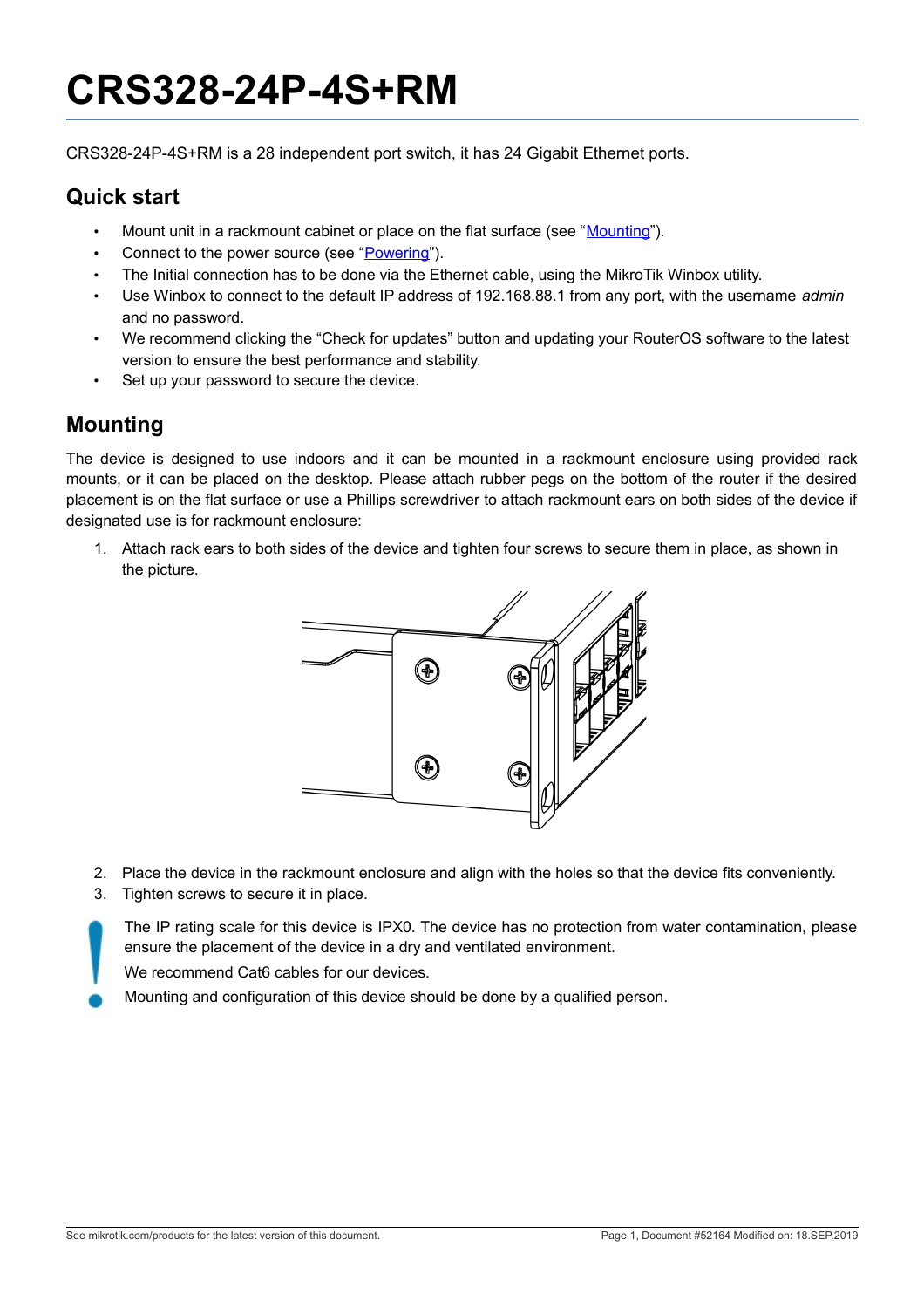### <span id="page-1-0"></span>**Powering**

The unit is equipped with one IEC type AC power input, which accepts 100-240 V  $\sim$  powering ( $\sim$  50/60 Hz 7 A max). The power consumption of this device itself under maximum load is up to 44 W.

#### **Booting process**

The device supports booting RouterOS (for complete routing and switching configuration) or SwOS (for only using as a switch). By default, the device will boot RouterOS, but you can reboot into the other operating system in the following ways:

- From SwOS: In the System menu, click "Boot RouterOS" button on the bottom of the page.
- From RouterOS: in the System, RouterBOARD menu, click "Settings" and there select "Boot OS".

It is also possible to select the OS and configure other boot settings via the serial console menu.

## **Configuration**

Full RouterOS and SwOS documentation is located here: http://mt.lv/help

This device is not preconfigured other than an IP address on the master Ethernet port. You can connect from any port, as all ports are switched together by default. Another configuration has to be applied according to the documentation manual linked above.

The Initial connection has to be done via the Ethernet cable, using the MikroTik Winbox utility. Winbox should be used to connect to the default IP address of 192.168.88.1 from any port, with the username admin and no password.

For recovery purposes, it is possible to boot the device from the network, see [Buttons and Jumpers.](#page-2-0)

In case the IP connection is not available, the Winbox utility can also be used to connect to the MAC address of the device. Applies only when the device has booted RouterOS.

The device is equipped with an RJ45 serial port, set by default to 115200bit/s, 8 data bits, 1 stop bit, no parity. Standard RJ45 to COM cable can be used, pinout can be found in our manual:<http://mt.lv/help>

### **Power output**

This device can supply PoE powering to external devices from its Ethernet ports. The output voltage will be selected automatically, depending on what kind of voltage the connected device requires. The device can power both 802.3af/at devices and devices that accept passive PoE power. If necessary, the output voltage can be switched manually. By default the PoE mode is set to auto, it will not damage devices and will auto-detect devices with PoE support and the needed voltage. Once a PoE device is detected, it will be powered and the PoE LEDs will turn on.

The PoE out ports is grouped in three PoE out groups of 8 ports each (PSE8). Total device PoE limit = 450w (150w per PSE8 group).

Each port can provide up to 30 W with high voltage, and 26,5 W with low voltage power output.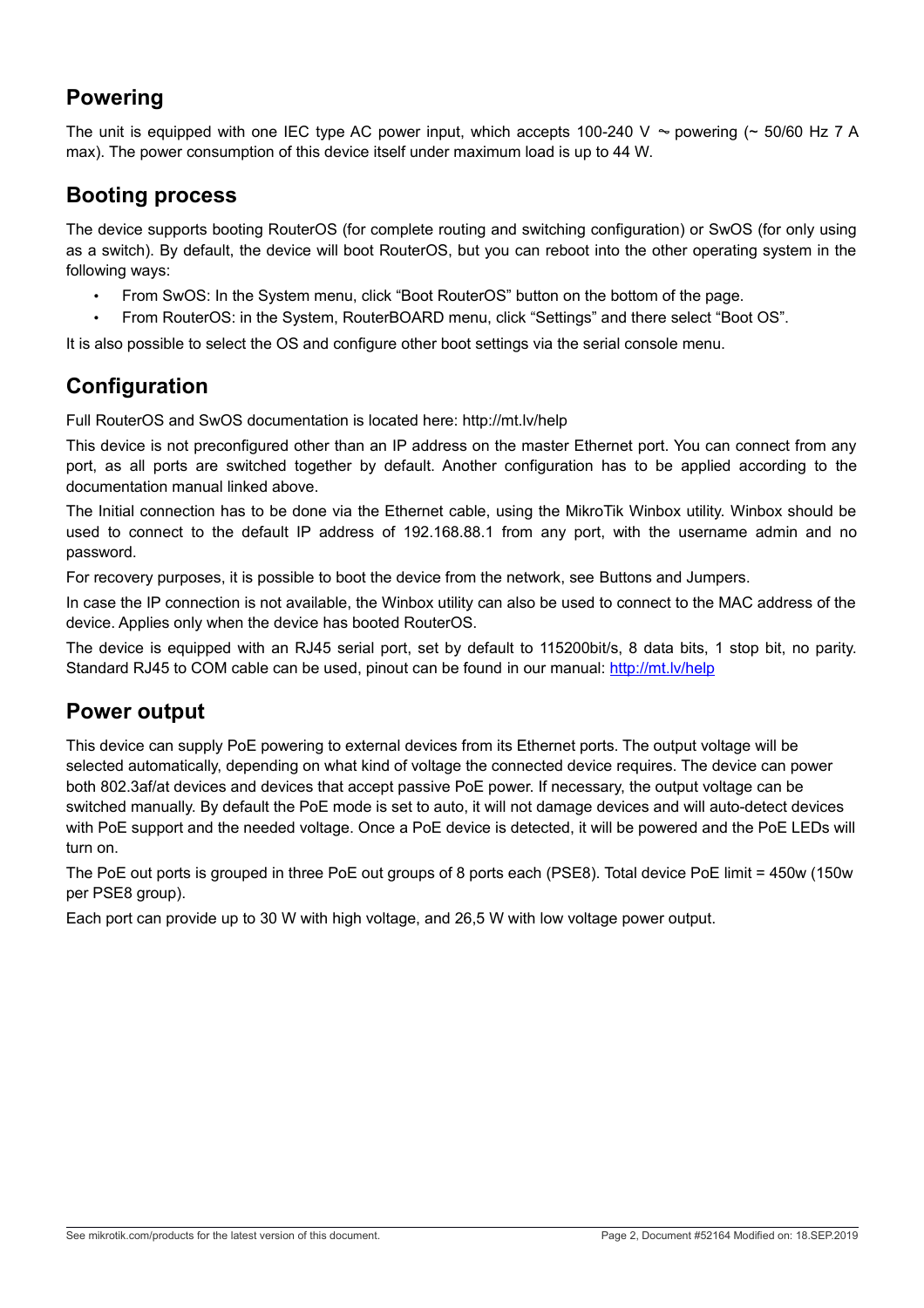# <span id="page-2-0"></span>**Buttons and Jumpers**

#### **Reset button**:

- Hold this button during boot time until the USR LED light starts flashing, release the button to reset RouterOS configuration.
- Keep holding the button for 5 more seconds or until the user LED turns off, then release it to make the RouterBOARD look for Netinstall servers. The first Ethernet port is used for the Netinstall process. See RouterOS documentation about using the Netinstall recovery utility.

Regardless of the above option used, the system will load the backup RouterBOOT loader if the button is pressed before power is applied to the device. Release the button before LED begins to flash, to only load backup RouterBOOT without reset. This is useful for RouterBOOT debugging and recovery.

#### **Mode button:**

The action of the mode buttons can be configured from RouterOS software to execute any user-supplied RouterOS script. You can also disable this button. The mode button can be configured in RouterOS menu /system routerboard mode-button

#### **Extension slots and ports**

- 24 gigabit Ethernet ports (With Auto MDI/X so you can use either straight or cross-over cables for connecting to other network devices).
- 4 SFP+ cages, which accept both 1.25 Gb SFP and 10 Gb SFP+ modules.
- RJ45 serial port.

#### **LED indicators**

- PWR LED is lit when the router is powered on.
- The use LED can be configured from RouterOS.
- Triangle LEDs (top row) indicate PoE out status. Green LED indicates that the respective port uses low voltage, a red LED indicates high voltage. Flashing single green LED: problem to start a low voltage device. Flashing single red LED: problem with high voltage device.
- The square port LEDs (bottom row) indicate the individual Ethernet, SFP port activity.
- FAN FAULT LED indicates a problem with any of the cooling fans.
- PoE FAULT LED indicates an exceeded overall max PoE output limit. Port PoE-out priorities will work in 3 independent sections (8 ports each) and overload will happen in any section that breach 150W consumption

#### **Accessories**

Package includes the following accessories that come with the device:

- Fastening set for rackmount case K-54.
- EU/US power cord, D03+QT3 H05VV-F 3x0.75mm2 1.83 m RoHS
- RM bracket for CRS328-24P-4S+.

Please visit wiki pages for MikroTik SFP module compatibility table: [https://wiki.mikrotik.com/wiki/MikroTik\\_SFP\\_module\\_compatibility\\_table](https://wiki.mikrotik.com/wiki/MikroTik_SFP_module_compatibility_table)

### **Specifications**

For more information about this product, specification and pictures please visit our web page: [https://mikrotik.com/product/crs328\\_24p\\_4s\\_rm](https://mikrotik.com/product/crs328_24p_4s_rm)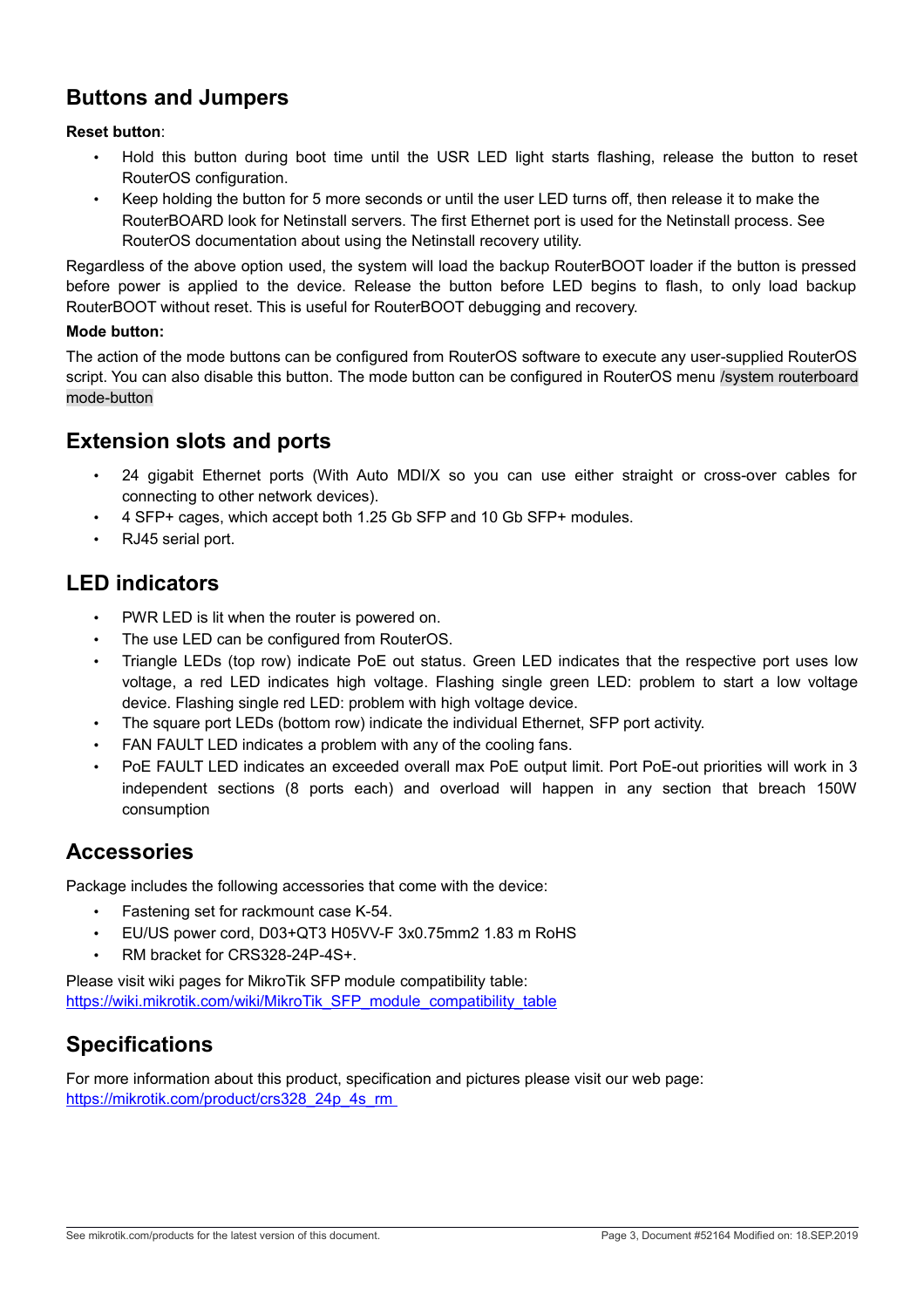# **Operating system support**

The device supports dual boot SwOS software version 2.9 and RouterOS v6. The specific factory-installed version number is indicated in the RouterOS menu /system resource. Other operating systems have not been tested.

<https://wiki.mikrotik.com/wiki/SwOS>

### **Safety Notice**

Electric shock hazard. This equipment is to be serviced by trained personnel only.

### **MikroTik mobile app**

Use the MikroTik smartphone app to configure wireless routers in the field, or to apply the most basic initial settings for your MikroTik home access points.

- 1. Scan QR code and choose your preferred OS.
- 2. Install and open application.
- 3. By default, IP address and user name will be already entered.
- 4. Click Connect to establish a connection to your device through a wireless network.
- 5. Choose Quick setup and application will guide you through all basic configuration settings in a couple of easy steps.
- 6. Advanced menu is available to fully configure all necessary settings.

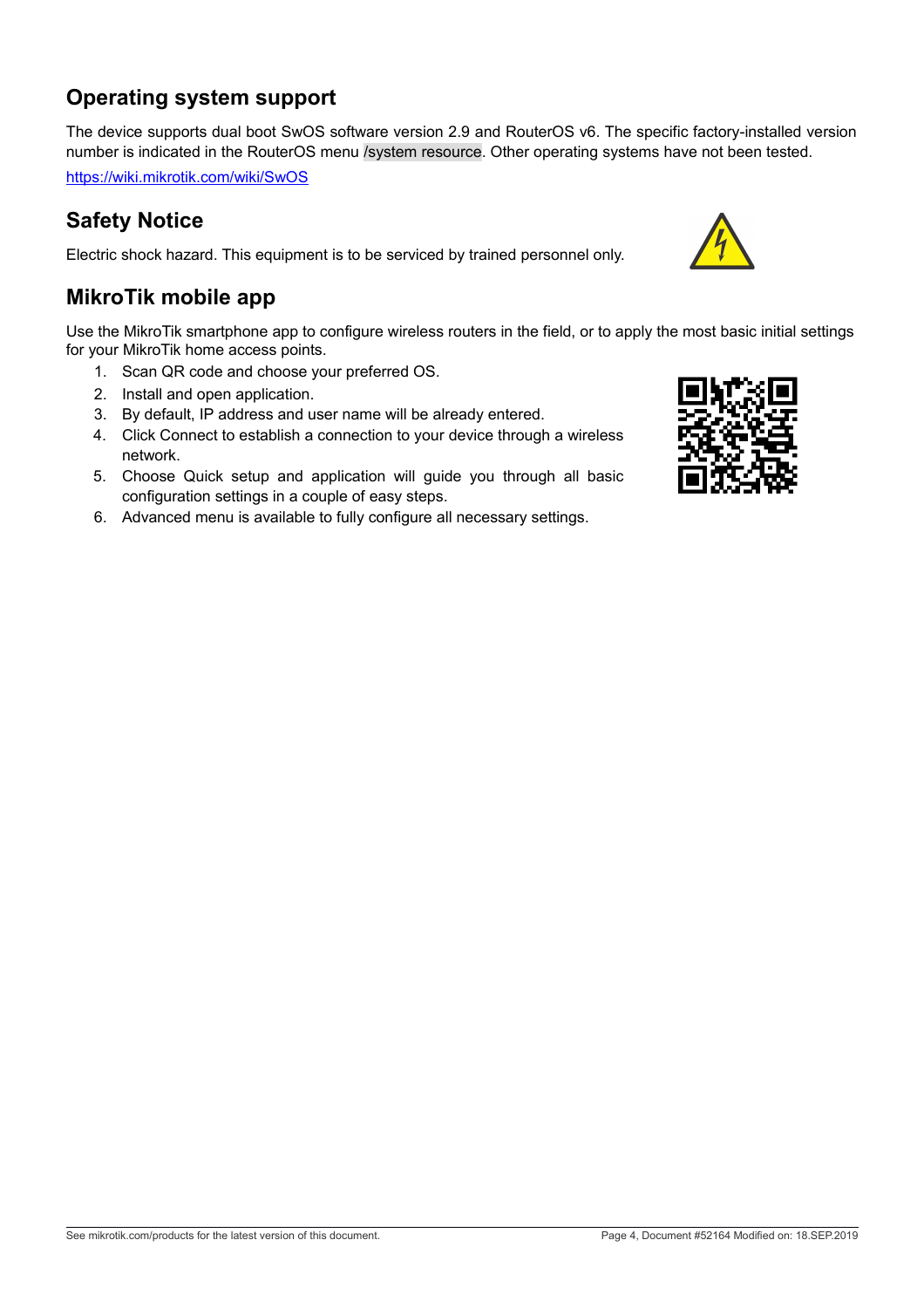# **Federal Communication Commission Interference Statement**

This equipment has been tested and found to comply with the limits for a Class B digital device, pursuant to Part 15 of the FCC Rules. These limits are designed to provide reasonable protection against harmful interference in a residential installation.



This equipment generates, uses and can radiate radio frequency energy and, if not installed and used in accordance with the instructions, may cause harmful interference to radio communications. However, there is no guarantee that interference will not occur in a particular installation. If this equipment does cause harmful interference to radio or television reception, which can be determined by turning the equipment off and on, the user is encouraged to try to correct the interference by one of the following measures:

- Reorient or relocate the receiving antenna.
- Increase the separation between the equipment and receiver.
- Connect the equipment into an outlet on a circuit different from that to which the receiver is connected.
- Consult the dealer or an experienced radio/TV technician for help.

FCC Caution: Any changes or modifications not expressly approved by the party responsible for compliance could void the user's authority to operate this equipment.

This device complies with Part 15 of the FCC Rules. Operation is subject to the following two conditions: (1) This device may not cause harmful interference, and (2) this device must accept any interference received, including interference that may cause undesired operation. This device and its antenna must not be co-located or operation in conjunction with any other antenna or transmitter.

IMPORTANT: Exposure to Radio Frequency Radiation.

This equipment complies with the FCC RF radiation exposure limits set forth for an uncontrolled environment. This equipment should be installed and operated with a minimum distance of 20 cm between the radiator and any part of your body.

#### **Industry Canada**

This device complies with Industry Canada licence-exempt RSS standard(s). Operation is subject to the following two conditions: (1) this device may not cause interference, and (2) this device must accept any interference, including interference that may cause undesired operation of the device.

Le présent appareil est conforme aux CNR d'Industrie Canada applicables aux appareils radio exempts de licence. L'exploitation est autorisée aux deux conditions suivantes : (1) l'appareil ne doit pas produire de brouillage, et (2) l'utilisateur de l'appareil doit accepter tout brouillage radioélectrique subi, même si le brouillage est susceptible d'en compromettre le fonctionnement.

IMPORTANT: Exposure to Radio Frequency Radiation.

This equipment complies with the IC radiation exposure limits set forth for an uncontrolled environment. This equipment should be installed and operated with a minimum distance of 20 cm between the radiator and any part of your body.

Cet équipement est conforme aux limites d'exposition au rayonnement IC définies pour un environnement non contrôlé. Cet équipement doit être installé et utilisé à une distance minimale de 20 cm entre le radiateur et toute partie de votre corps.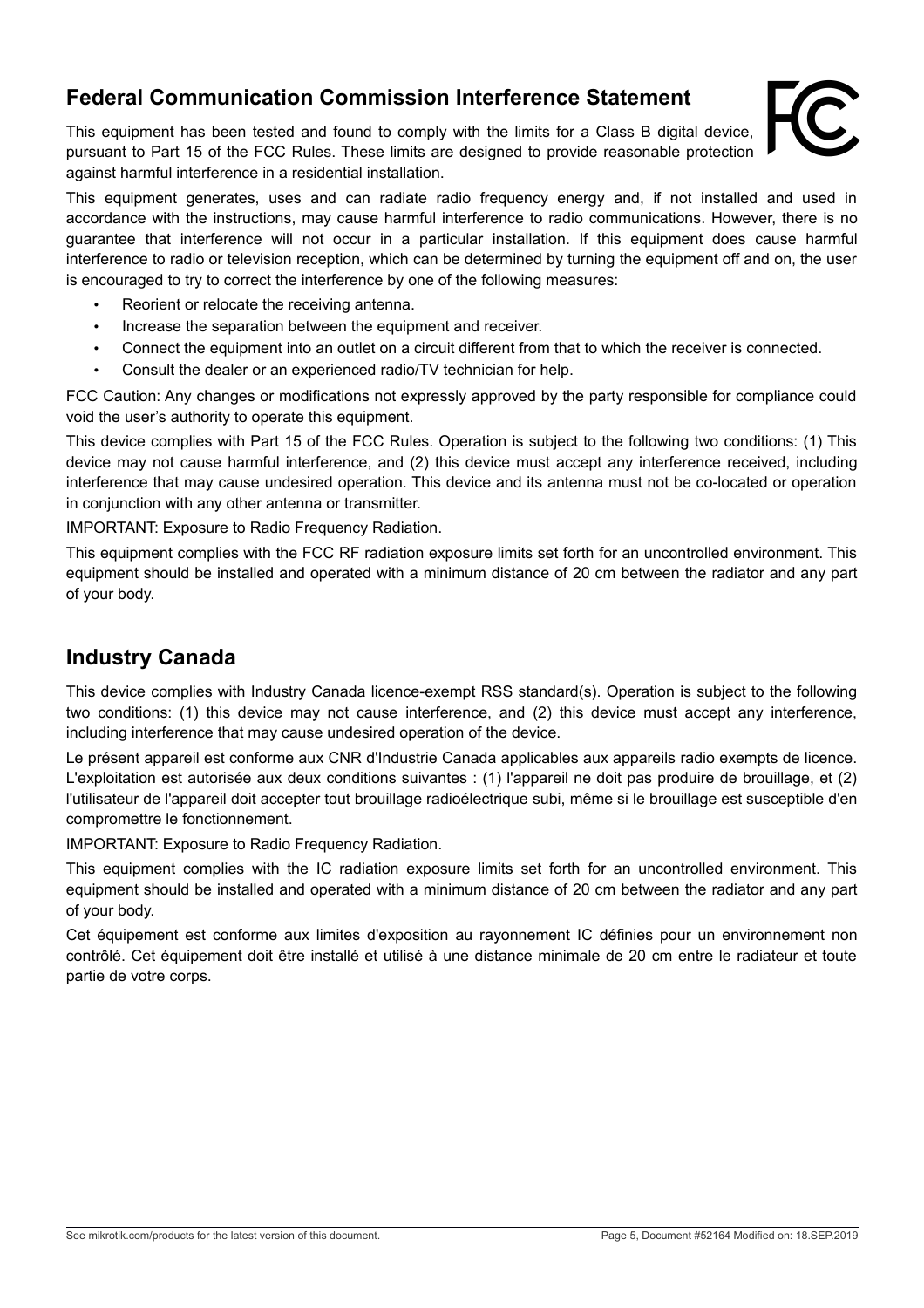#### **CE Declaration of Conformity**

Manufacturer: Mikrotikls SIA, Brivibas gatve 214i Riga, Latvia, LV1039.

|    | ividi iulaciui ci . Iviiri olinis OIA, Diivibas yatvo Z III inga, Latvia, Lv 1009                                                                                                                                                                         |  |  |  |  |
|----|-----------------------------------------------------------------------------------------------------------------------------------------------------------------------------------------------------------------------------------------------------------|--|--|--|--|
|    | ВСС настоящото Mikrotīkls SIA декларира, че този тип радиосъоръжение RouterBOARD е в съответствие с Директива 2014/53/EC.                                                                                                                                 |  |  |  |  |
|    | Цялостният текст на ЕС декларацията за съответствие може да се намери на следния интернет адрес: https://mikrotik.com/products                                                                                                                            |  |  |  |  |
|    | CS Tímto Mikrotīkls SIA prohlašuje, že typ rádiového zařízení RouterBOARD je v souladu se směrnicí 2014/53/EU. Úplné znění EU prohlášení o                                                                                                                |  |  |  |  |
|    | shodě je k dispozici na této internetové adrese: https://mikrotik.com/products                                                                                                                                                                            |  |  |  |  |
|    | DA Hermed erklærer Mikrotīkls SIA, at radioudstyrstypen RouterBOARD er i overensstemmelse med direktiv 2014/53/EU. EU-                                                                                                                                    |  |  |  |  |
|    | overensstemmelseserklæringens fulde tekst kan findes på følgende internetadresse: https://mikrotik.com/products                                                                                                                                           |  |  |  |  |
|    | DE Hiermit erklärt Mikrotīkls SIA, dass der Funkanlagentyp RouterBOARD der Richtlinie 2014/53/EU entspricht. Der vollständige Text der EU-                                                                                                                |  |  |  |  |
|    | Konformitätserklärung ist unter der folgenden Internetadresse verfügbar: https://mikrotik.com/products                                                                                                                                                    |  |  |  |  |
| ΕL | Με την παρούσα ο/η Mikrotīkls SIA, δηλώνει ότι ο ραδιοεξοπλισμός RouterBOARD πληροί την οδηγία 2014/53/ΕΕ. Το πλήρες κείμενο της<br>δήλωσης συμμόρφωσης ΕΕ διατίθεται στην ακόλουθη ιστοσελίδα στο διαδίκτυο: https://mikrotik.com/products               |  |  |  |  |
|    | EN Hereby, Mikrotīkls SIA declares that the radio equipment type RouterBOARD is in compliance with Directive 2014/53/EU. The full text of the                                                                                                             |  |  |  |  |
|    | EU declaration of conformity is available at the following internet address: https://mikrotik.com/products                                                                                                                                                |  |  |  |  |
|    | ES Por la presente, Mikrotīkls SIA declara que el tipo de equipo radioeléctrico RouterBOARD es conforme con la Directiva 2014/53/UE. El texto                                                                                                             |  |  |  |  |
|    | completo de la declaración UE de conformidad está disponible en la dirección Internet siguiente: https://mikrotik.com/products                                                                                                                            |  |  |  |  |
|    | ET Käesolevaga deklareerib Mikrotīkls SIA, et käesolev raadioseadme tüüp RouterBOARD vastab direktiivi 2014/53/EL nõuetele. ELi                                                                                                                           |  |  |  |  |
|    | vastavusdeklaratsiooni täielik tekst on kättesaadav järgmisel internetiaadressil: https://mikrotik.com/products                                                                                                                                           |  |  |  |  |
|    | Mikrotīkls SIA vakuuttaa, että radiolaitetyyppi RouterBOARD on direktiivin 2014/53/EU mukainen. EU-vaatimustenmukaisuusvakuutuksen                                                                                                                        |  |  |  |  |
|    | täysimittainen teksti on saatavilla seuraavassa internetosoitteessa: https://mikrotik.com/products                                                                                                                                                        |  |  |  |  |
|    | FR Le soussigné, Mikrotīkls SIA , déclare que l'équipement radioélectrique du type RouterBOARD est conforme à la directive 2014/53/UE. Le                                                                                                                 |  |  |  |  |
|    | texte complet de la déclaration UE de conformité est disponible à l'adresse internet suivante: https://mikrotik.com/products                                                                                                                              |  |  |  |  |
|    | HR Mikrotīkls SIA ovime izjavljuje da je radijska oprema tipa RouterBOARD u skladu s Direktivom 2014/53/EU. Cjeloviti tekst EU izjave o                                                                                                                   |  |  |  |  |
|    | sukladnosti dostupan je na sljedećoj internetskoj adresi: https://mikrotik.com/products                                                                                                                                                                   |  |  |  |  |
|    | HU Mikrotīkls SIA igazolja, hogy a RouterBOARD típusú rádióberendezés megfelel a 2014/53/EU irányelvnek. Az EU-megfelelőségi nyilatkozat                                                                                                                  |  |  |  |  |
|    | teljes szövege elérhető a következő internetes címen: https://mikrotik.com/products                                                                                                                                                                       |  |  |  |  |
| lΤ | Il fabbricante, Mikrotīkls SIA, dichiara che il tipo di apparecchiatura radio RouterBOARD è conforme alla direttiva 2014/53/UE. Il testo                                                                                                                  |  |  |  |  |
|    | completo della dichiarazione di conformità UE è disponibile al seguente indirizzo Internet: https://mikrotik.com/products                                                                                                                                 |  |  |  |  |
| IS | Hér með lýsir Mikrotīkls SIA því yfir að RouterBOARD er í samræmi við grunnkröfur og aðrar kröfur, sem gerðar eru í tilskipun 2014/53/EU.                                                                                                                 |  |  |  |  |
|    | Fullur texti ESB samræmisyfirlýsingar er að finna á eftirfarandi veffangi: https://mikrotik.com/products                                                                                                                                                  |  |  |  |  |
| LТ | Aš, Mikrotīkls SIA, patvirtinu, kad radijo įrenginių tipas RouterBOARD atitinka Direktyvą 2014/53/ES. Visas ES atitikties deklaracijos tekstas                                                                                                            |  |  |  |  |
|    | prieinamas šiuo interneto adresu: https://mikrotik.com/products                                                                                                                                                                                           |  |  |  |  |
|    | Ar šo Mikrotīkls SIA deklarē, ka radioiekārta RouterBOARD atbilst Direktīvai 2014/53/ES. Pilns ES atbilstības deklarācijas teksts ir pieejams                                                                                                             |  |  |  |  |
|    | šādā interneta vietnē: https://mikrotik.com/products                                                                                                                                                                                                      |  |  |  |  |
|    | MT B'dan, Mikrotīkls SIA , niddikjara li dan it-tip ta' tagħmir tar-radju RouterBOARD huwa konformi mad-Direttiva 2014/53/UE. It-test kollu tad-                                                                                                          |  |  |  |  |
|    | dikjarazzjoni ta' konformità tal-UE huwa disponibbli f'dan l-indirizz tal-Internet li ġej: https://mikrotik.com/products                                                                                                                                  |  |  |  |  |
|    | NL  Hierbij verklaar ik, Mikrotīkls SIA , dat het type radioapparatuur RouterBOARD conform is met Richtlijn 2014/53/EU. De volledige tekst van                                                                                                            |  |  |  |  |
|    | de EU-conformiteitsverklaring kan worden geraadpleegd op het volgende internetadres: https://mikrotik.com/products<br>NOMikrotīkls SIA erklærer herved at utstyret RouterBOARD er i samsvar med de grunnleggende krav og øvrige relevante krav i direktiv |  |  |  |  |
|    | 2014/53/EU. Den fulle teksten til EU-samsvarserklæringen er tilgjengelig på følgende internettadresse: https://mikrotik.com/products                                                                                                                      |  |  |  |  |
|    | Mikrotīkls SIA niniejszym oświadcza, że typ urządzenia radiowego RouterBOARD jest zgodny z dyrektywą 2014/53/UE. Pełny tekst                                                                                                                              |  |  |  |  |
|    | deklaracji zgodności UE jest dostępny pod następującym adresem internetowym: https://mikrotik.com/products                                                                                                                                                |  |  |  |  |
|    | PT O(a) abaixo assinado(a) Mikrotīkls SIA declara que o presente tipo de equipamento de rádio RouterBOARD está em conformidade com a                                                                                                                      |  |  |  |  |
|    | Diretiva 2014/53/UE. O texto integral da declaração de conformidade está disponível no seguinte endereço de Internet:                                                                                                                                     |  |  |  |  |
|    | https://mikrotik.com/products                                                                                                                                                                                                                             |  |  |  |  |
|    | ROPrin prezenta, Mikrotīkls SIA declară că tipul de echipamente radio RouterBOARD este în conformitate cu Directiva 2014/53/UE. Textul                                                                                                                    |  |  |  |  |
|    | integral al declaratiei UE de conformitate este disponibil la următoarea adresă internet: https://mikrotik.com/products                                                                                                                                   |  |  |  |  |
|    | SK Mikrotīkls SIA týmto vyhlasuje, že rádiové zariadenie typu RouterBOARD je v súlade so smernicou 2014/53/EÚ. Úplné EÚ vyhlásenie o                                                                                                                      |  |  |  |  |
|    | zhode je k dispozícii na tejto internetovej adrese: https://mikrotik.com/products                                                                                                                                                                         |  |  |  |  |
|    | SL Mikrotīkls SIA potrjuje, da je tip radijske opreme RouterBOARD skladen z Direktivo 2014/53/EU. Celotno besedilo izjave EU o skladnosti je                                                                                                              |  |  |  |  |
|    | na voljo na naslednjem spletnem naslovu: https://mikrotik.com/products                                                                                                                                                                                    |  |  |  |  |
|    | SV Härmed försäkrar Mikrotīkls SIA att denna typ av radioutrustning RouterBOARD överensstämmer med direktiv 2014/53/EU. Den fullständiga                                                                                                                  |  |  |  |  |
|    | texten till EU-försäkran om överensstämmelse finns på följande webbadress: https://mikrotik.com/products                                                                                                                                                  |  |  |  |  |

#### **MPE statement**

This equipment complies with EU radiation exposure limits set forth for an uncontrolled environment. This equipment should be installed and operated with minimum distance of 20 cm between the radiator and your body, unless specifically stated otherwise in page 1 of this document. In RouterOS you must specify your country, to make sure local wireless regulations are observed.

#### **Frequency bands terms of use**

| Frequency range (for applicable models) Channels used Maximum Output Power (EIRP) Restriction |           |          |                                                        |
|-----------------------------------------------------------------------------------------------|-----------|----------|--------------------------------------------------------|
| 2412-2472 MHz                                                                                 | - 13      | $20$ dBm | Without any restriction to use in all EU Member States |
| 5150-5250 MHz                                                                                 | 26 - 48   | 23 dBm   | Restricted to indoor use only*                         |
| 5250-5350 MHz                                                                                 | 52 - 64   | $20$ dBm | Restricted to indoor use only*                         |
| 5470-5725 MHz                                                                                 | 100 - 140 | 27 dBm   | Without any restriction to use in all EU Member States |

*\* It is the customer's responsibility to follow local country regulations, including operation within legal frequency channels, output power, cabling requirements, and Dynamic Frequency Selection (DFS) requirements. All Mikrotik radio devices must be professionally installed!*

*Note. Information contained here is subject to change. Please visit the product page on [www.mikrotik.com](http://www.mikrotik.com/) for the most up to date version of this document.*